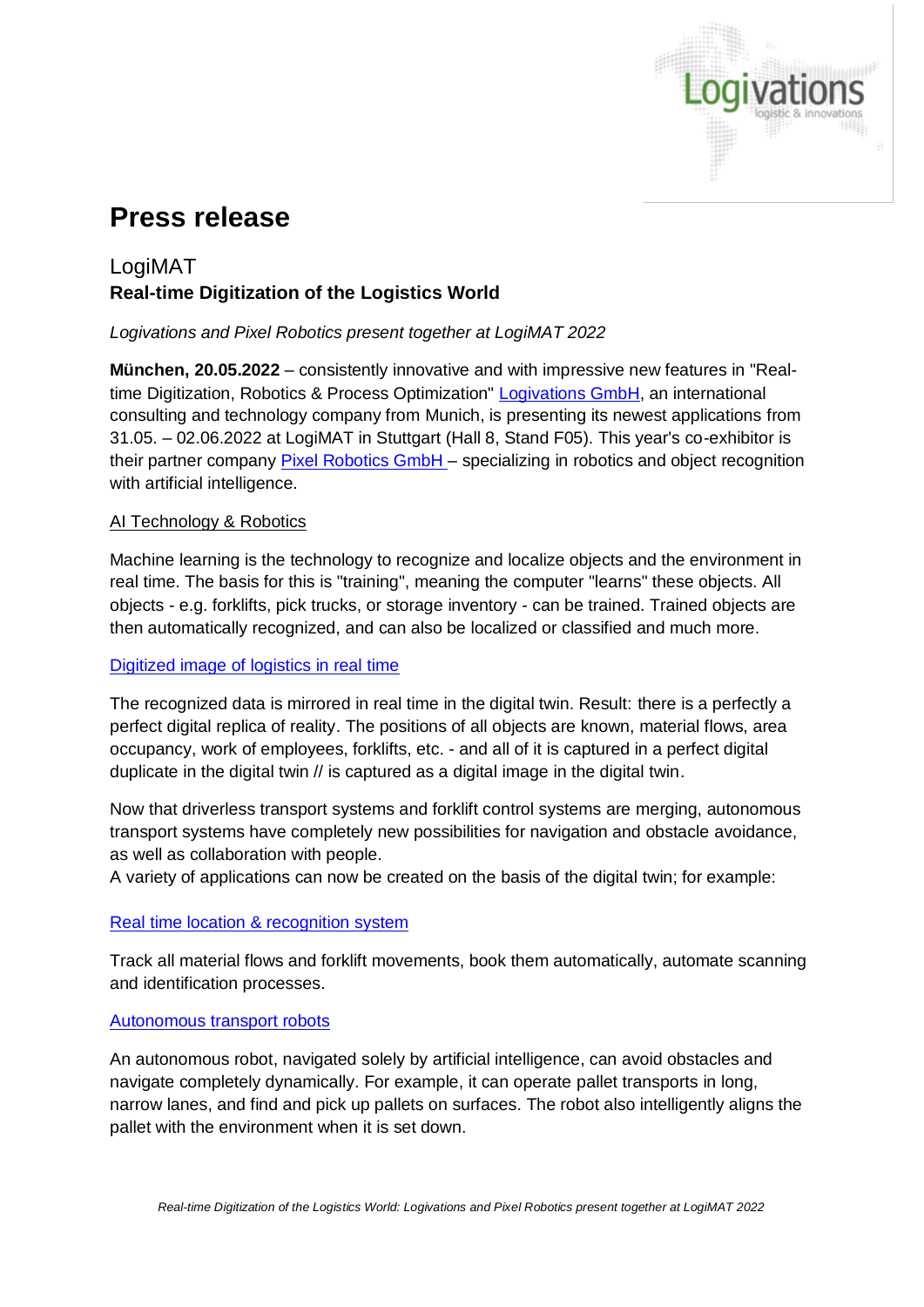

#### **[Scanner-free logistics](https://www.logivations.com/en/solutions/agv/camera_identification.php)**

If all material movements are known, scanning is unnecessary.

At booth F05 in hall 8, logistics experts can take the opportunity to learn more about our unique solutions for a broad range of applications. The combination of W2MO software with object recognition, AI, and robotics from Pixel Robotics provides fully integrated, fully transparent supply chain solutions. Everything from seeing your supply chain on an interactive Google Map, logistics planning and optimization, innovative algorithms, 3D container optimization, autonomous transport robots, to deep machine learning – all integrated in one cloud based package.

#### *(Please request a file copy or link when publishing)*





Image 1: W2MO – Realtime Digitization of the Logistics World (source: Logivations)